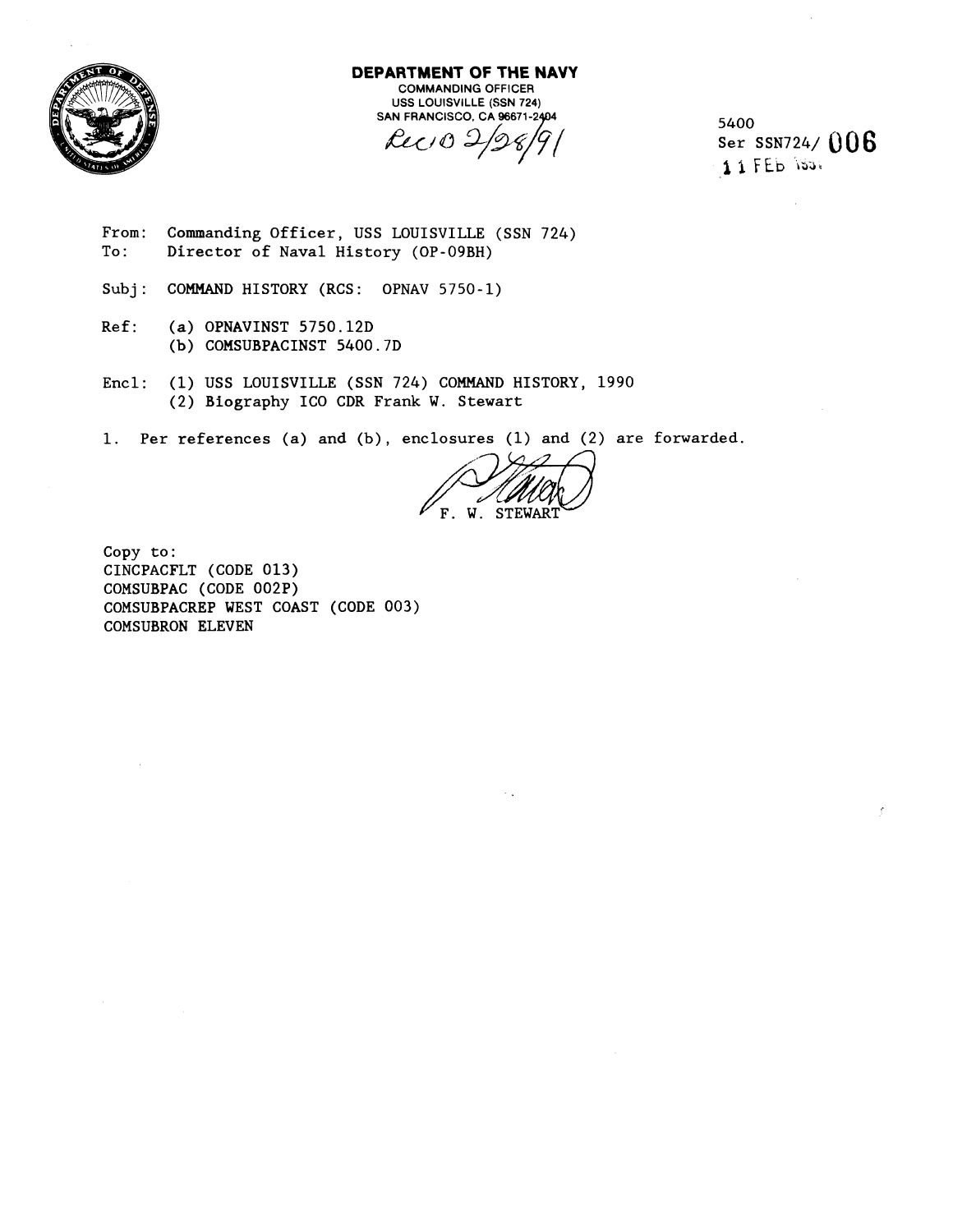**USS LOUISVILLE (SSN 724) COMMAND HISTORY 1990** 

| <b>PART</b>  | <b>SUBJECT</b>                       | <b>PAGE</b> |
|--------------|--------------------------------------|-------------|
| 1            | COMMAND COMPOSITION AND ORGANIZATION |             |
|              | Mission Statement                    | $1 - 1$     |
|              | History Statement                    | $1 - 1$     |
|              | Organizational Structure             | $1 - 1$     |
|              | Name of Incumbent Commanding Officer | $1 - 1$     |
|              | Homeport                             | $1 - 1$     |
| $\mathbf{2}$ | <b>CHRONOLOGY/NARRATIVE</b>          | $2 - 1$     |
| 3            | SUPPORTING DOCUMENTATION             | $3 - 1$     |
|              | Biography of Commanding Officer      | $3 - 2$     |
|              | Photograph of Commanding Officer     | $3 - 3$     |

**Enclosure (1)** 

 $\sim$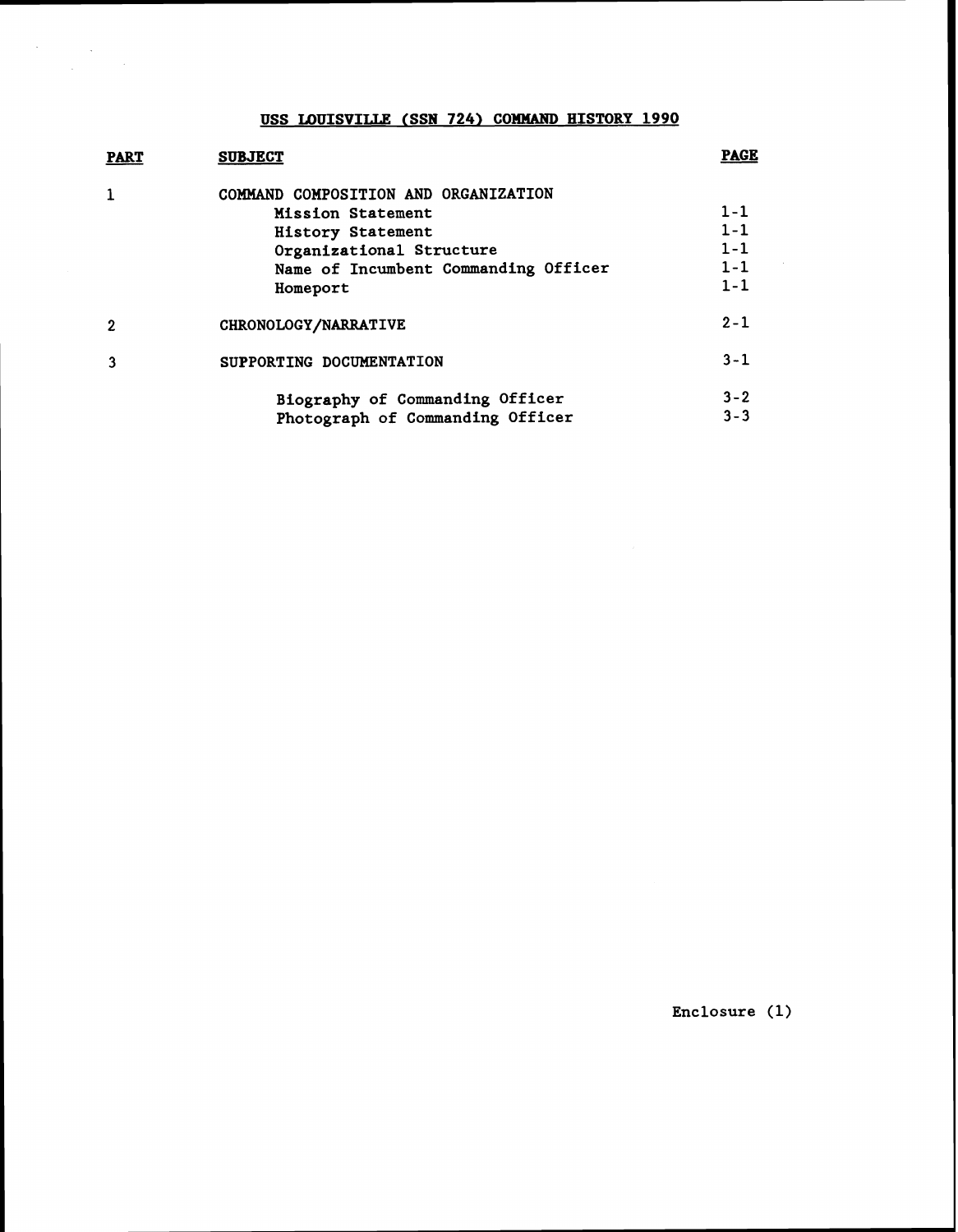## COMMAND COMPOSITION AND ORGANIZATION

1. MISSION STATEMENT. the mission of 688 class submarines including USS LOUISVILLE (SSN 724) is to destroy hostile ships, primarily submarines, in order to prohibit the employment of such forces in the attack and destruction of United States or Allied targets.

2. HISTORY STATEMENT. The USS LOUISVILLE is the thirty-fifth ship of the LOS ANGELES class submarines to enter the submarine fleet. USS LOUISVILLE was constructed by the Electric Boat Division of General Dynamics Corporation in Groton, CT. USS LOUISVILLE is named for the city of Louisville, Kentucky and is the fourth United States Ship to bear this name. Major milestones in the new construction period of the ship were as follows:

| Keel Laid           | $\overline{\phantom{a}}$ | <b>16 September 1984</b> |
|---------------------|--------------------------|--------------------------|
| Launched            | -                        | <b>14 December 1985</b>  |
| <b>Commissioned</b> | $\overline{\phantom{a}}$ | 08 November 1986         |

The ship's sponsor is Mrs. Betty Ann McKee, wife of Admiral Kinnaird R. McKee, former Director of Naval Nuclear Propulsion Program.

3. ORGANIZATIONAL STRUCTURE. The USS LOUISVILLE is one of the units assigned to Commander Submarine Group 5 under the responsibility of Commander, Submarine Squadron 11 at the Submarine Base, San Diego, California. Onboard, the Commanding Officer is assisted in carrying out the ships mission by the Executive Officer, Four Department Heads, and Seven Division Officers and a crew of 130.

4. NAME OF COMMANDING OFFICER/DATE ASSUMED COMMAND. Commander Frank W. Stewart, U. S. Navy/03 April 1990.

**5.** HOMEPORT OF SHIP. The USS LOUISVILLE is currently homeported in San Diego, California.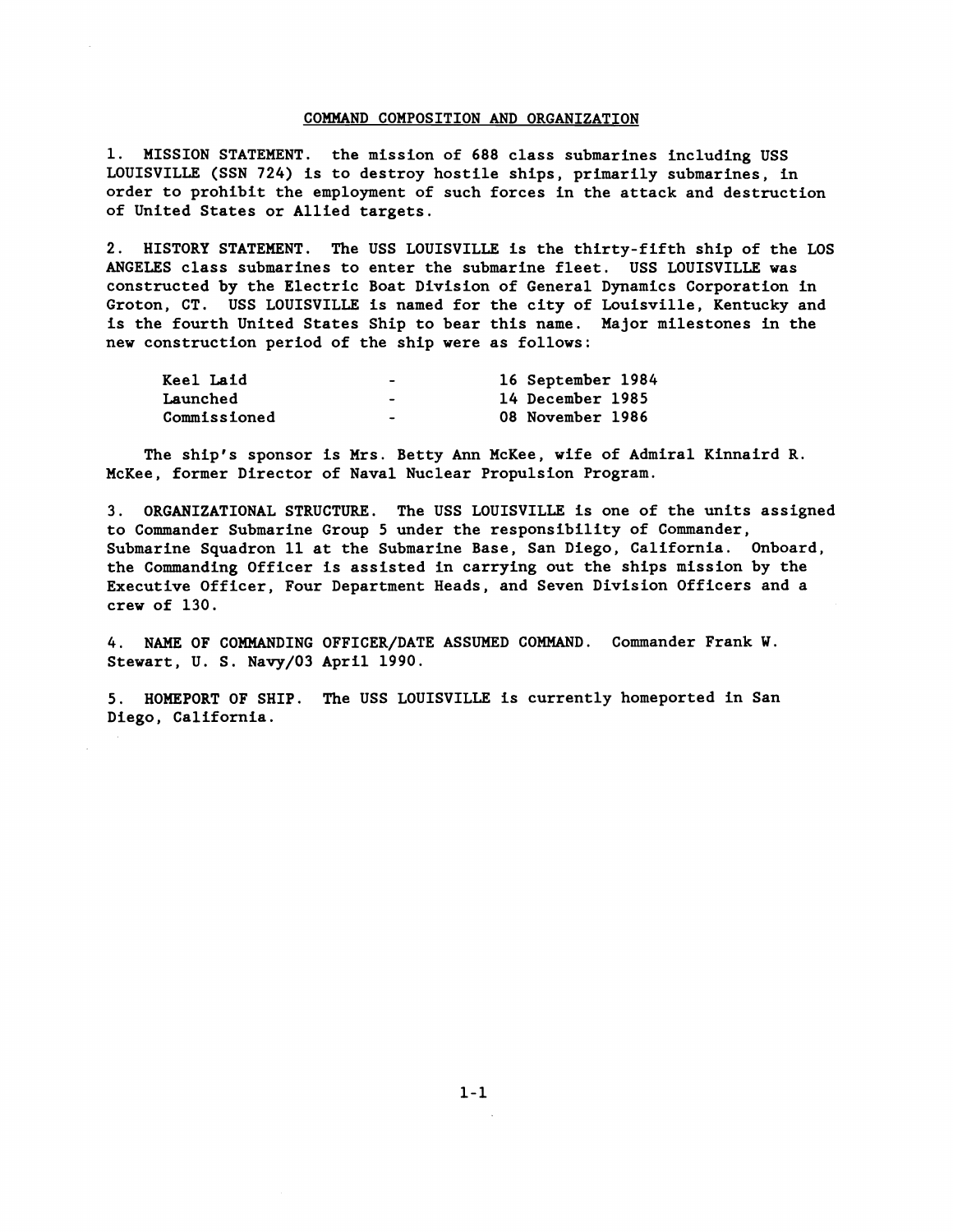## USS LOUISVILLE (SSN 724) HISTORY **1990**

 $\label{eq:2.1} \frac{1}{\sqrt{2\pi}}\sum_{i=1}^n\frac{1}{\sqrt{2\pi}}\int_{\mathbb{R}^n}\frac{1}{\sqrt{2\pi}}\int_{\mathbb{R}^n}\frac{1}{\sqrt{2\pi}}\frac{1}{\sqrt{2\pi}}\frac{1}{\sqrt{2\pi}}\frac{1}{\sqrt{2\pi}}\frac{1}{\sqrt{2\pi}}\frac{1}{\sqrt{2\pi}}\frac{1}{\sqrt{2\pi}}\frac{1}{\sqrt{2\pi}}\frac{1}{\sqrt{2\pi}}\frac{1}{\sqrt{2\pi}}\frac{1}{\sqrt{2\pi}}\frac{1}{\sqrt{2\pi}}$ 

| <b>DATE</b>              | <b>EVENT</b>                            | <b>NARRATIVE</b>                                                                                                      |
|--------------------------|-----------------------------------------|-----------------------------------------------------------------------------------------------------------------------|
| 01 JAN 90 -<br>16 FEB 90 | <b>UPKEEP</b>                           | - Inport San Diego for IMA upkeep<br>ending in Fast Cruise and Sea<br>Trials.                                         |
| 17-25 FEB 90             | SMI/TREPREPS                            | - Satisfactorily completed a Supply<br>Management Inspection.                                                         |
| 26 FEB 90 -<br>01 MAR 90 | <b>TRE</b>                              | - Satisfactorily completed a<br>Tactical Readiness Examination.                                                       |
| 02 MAR 90 -<br>08 MAR 90 |                                         |                                                                                                                       |
| 09-14 MAR 90             | <b>UPKEEP</b>                           | - Inport San Diego for IMA upkeep.                                                                                    |
| 15-20 MAR 90             | PORT VISIT/UPKEEP                       | - Inport Monterey CA alongside USS<br>McKee (AS 41).                                                                  |
| 21 MAR 90 -<br>02 APR 90 | TRANSIT/INPORT                          | - Return to San Diego to prepare for<br>Change of Command.                                                            |
| 03 APR 90                | CHANGE OF COMMAND                       | - CDR Charles B. Beckman, USN,<br>LOUISVILLE's second Commanding<br>Officer relieved by CDR Frank W.<br>Stewart, USN. |
| 04 APR 90 -<br>12 JUN 90 | <b>SRA</b>                              | - Completed ship's first Selected<br>Restricted Availability.                                                         |
| 13 JUN 90 -<br>10 JUL90  | WEEKLY OPERATIONS/<br><b>ORSE PREPS</b> | - Provided services to various<br>submarines in local operations<br>areas.                                            |
| 11-12 JUL 90             | <b>ORSE</b>                             | - Satisfactorily completed an<br>Operational Reactor Safeguards<br>Examination.                                       |
| 13 JUL 90 -<br>02 AUG 90 | MIDSHIPMAN OPERATIONS                   | - Indoctrinated Naval Reserve<br>Officer Training Corps, Midshipmmen<br>to submarine life.                            |
| 03 AUG 90 -              | <b>VLS LAUNCH</b>                       | - Operationally test launched a<br>TOMAHAWK Land Attack Missile.                                                      |

 $\sim 10^{-10}$